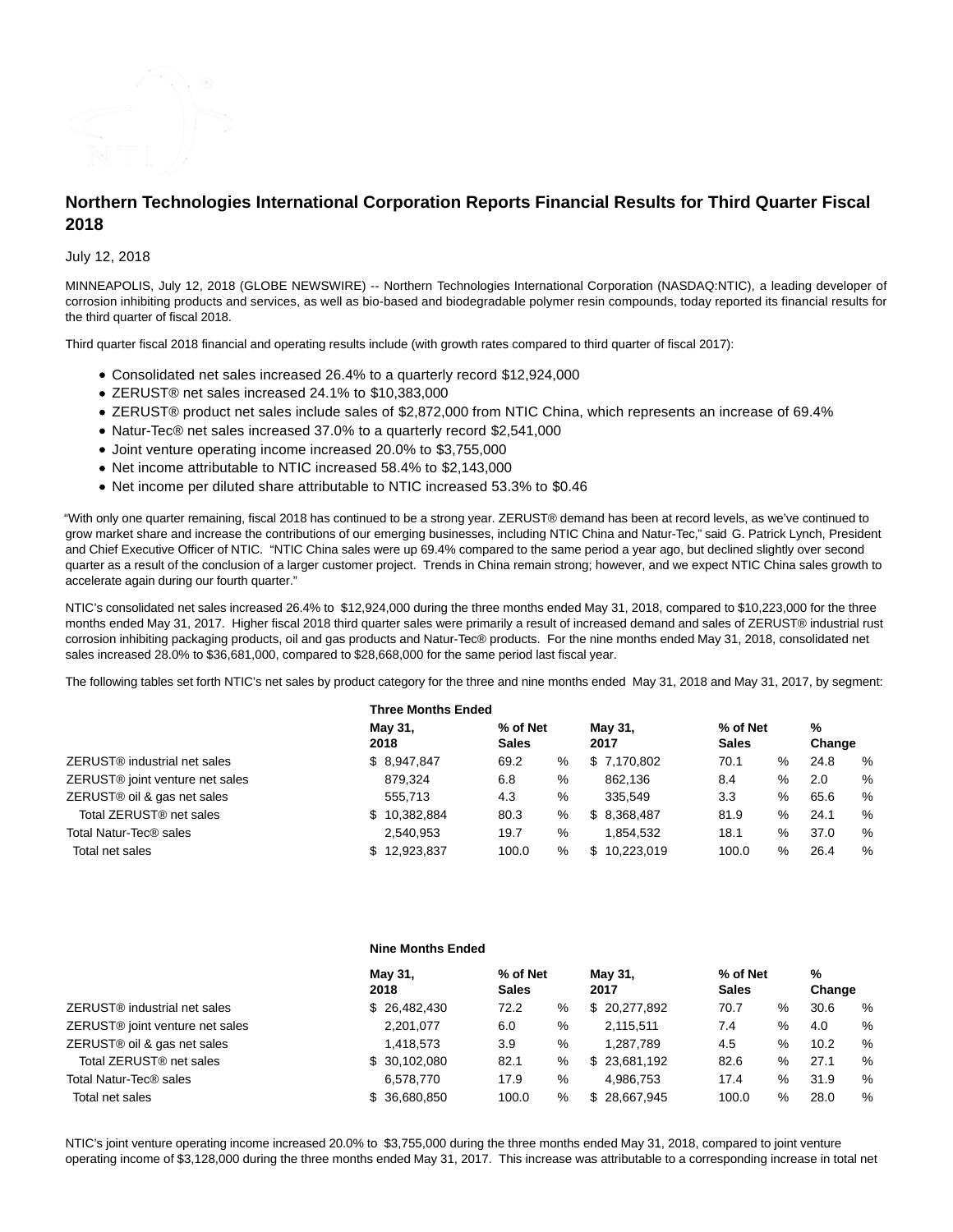sales of the joint ventures as fees for services provided to joint ventures are primarily a function of the net sales of NTIC's joint ventures, which increased 21.4% to a record \$31,481,000 during the three months ended May 31, 2018, compared to \$25,935,000 for the three months ended May 31, 2017. Year-to-date, NTIC's joint venture operating income increased 25.7% to \$10,418,000, compared to joint venture operating income of \$8,285,000 during the nine months ended May 31, 2017. Net sales of NTIC's joint ventures increased 23.4% to \$90,200,000 during the nine months ended May 31, 2018, compared to \$73,098,000 for the nine months ended May 31, 2017.

Operating expenses, as a percent of net sales, for the third quarter of fiscal 2018 were 43.6%, compared to 47.4% for the same period last fiscal year. This reduction was primarily due to higher net sales and reduced research and development expenses, partially offset by higher selling, and general and administrative expenses. Year-to-date, operating expenses, as a percent of net sales, were 45.3%, compared to 51.7% for the same period last fiscal year.

Net income attributable to NTIC for the third quarter of fiscal 2018 increased 58.4% to \$2,143,000, or \$0.46 per diluted share, from \$1,352,000, or \$0.30 per diluted share for the same period last fiscal year. For the nine months ended May 31, 2018, net income attributable to NTIC increased 123.8% to \$4,559,000, or \$0.98 per diluted share, from \$2,037,000, or \$0.45 per diluted share for the same period last fiscal year.

NTIC's balance sheet remains strong, with no debt, and working capital of \$22,812,000 at May 31, 2018, including \$4,610,000 in cash and cash equivalents and \$3,283,000 in available for sale securities, compared to \$21,173,000 of working capital at August 31, 2017, including \$6,360,000 in cash and cash equivalents and \$3,767,000 in available for sale securities.

At May 31, 2018, the company had \$22,413,000 of investments in joint ventures, of which over \$12,508,000 or 55.8%, is cash, with the remaining balance mostly made up of other working capital.

Mr. Lynch added, "We remain confident in the continued strength of our business model and financial performance. Third quarter financial results reflect the success of our growth initiatives combined with cost control measures. Oil and gas sales demonstrated continued year-over-year improvement, and fourth quarter oil and gas sales are expected to ramp up considerably due to a significant order for new pipeline corrosion control products. We remain on track to achieve our long-standing fiscal 2019 goals of exceeding \$60 million in net sales and \$2.00 per diluted share in net income attributable to NTIC."

## **Outlook**

For the fiscal year ending August 31, 2018, NTIC is increasing its net sales expectations to be in the range of \$49.5 million to \$50.5 million, compared to its previous net sales expectations of \$48.0 million to \$49.0 million. The company is also increasing its earnings guidance, and now anticipates net income attributable to NTIC to be in the range of \$6.7 million to \$7.0 million, or \$1.43 to \$1.48 per diluted share, which includes the \$0.15 per diluted share one-time charge associated with U.S. tax reform. This compares to previous earnings guidance of \$6.5 million to \$6.8 million, or \$1.40 to \$1.45 per diluted share.

These estimates are subject to significant risks and uncertainties, including those described below under the heading "Forward-Looking Statements."

#### **Conference Call and Webcast**

NTIC will host a conference call today at 8:00 a.m. Central Time on Thursday, July 12, 2018, to review its results of operations for the third quarter of fiscal 2018 and its outlook, followed by a question and answer session. The conference call will be available to interested parties through a live audio webcast available through NTIC's website at [www.ntic.com o](http://www.ntic.com/)[r http://ir.ntic.com w](http://ir.ntic.com/)here the webcast will be archived and accessible for at least 12 months. The dial-in number for the conference call is (877) 670-9776 and the confirmation code is 8685248.

#### **About Northern Technologies International Corporation**

Northern Technologies International Corporation develops and markets proprietary environmentally beneficial products and services in over 60 countries either directly or via a network of subsidiaries, joint ventures, independent distributors and agents. NTIC's primary business is corrosion prevention marketed primarily under the ZERUST® brand. NTIC has been selling its proprietary ZERUST® rust and corrosion inhibiting products and services to the automotive, electronics, electrical, mechanical, military and retail consumer markets, for over 40 years, and in recent years has targeted and expanded into the oil and gas industry. NTIC offers worldwide on-site technical consulting for rust and corrosion prevention issues. NTIC's technical service consultants work directly with the end users of NTIC's products to analyze their specific needs and develop systems to meet their technical requirements. NTIC also markets and sells a portfolio of bio-based and biodegradable polymer resins and finished products marketed under the Natur-Tec® brand.

## **Forward-Looking Statements**

Statements contained in this release that are not historical information are forward-looking statements as defined within the Private Securities Litigation Reform Act of 1995. Such statements include NTIC's expectations regarding its financial guidance for fiscal 2018, the future success of its oil and gas business and overall business model, ability to achieve its fiscal 2019 goals, and other statements that can be identified by words such as "believes," "continues," "expects," "anticipates," "intends," "potential," "outlook," "will," "may," "would," "should," "guidance" or words of similar meaning, the use of future dates and any other statements that are not historical facts. Such forward-looking statements are based upon the current beliefs and expectations of NTIC's management and are inherently subject to risks and uncertainties that could cause actual results to differ materially from those projected or implied. Such potential risks and uncertainties include, but are not limited to, in no particular order: the ability of NTIC to achieve its annual financial guidance and continue to pay dividends; NTIC's dependence on the success of its joint ventures and fees and dividend distributions that NTIC receives from them; NTIC's relationships with its joint ventures and its ability to maintain those relationships; NTIC's dependence on its joint venture in Germany in particular due to its significance and the effect of a termination of this or its other joint ventures on NTIC's business and operating results; the effect on NTIC's business and operating results of the termination of NTIC's joint venture relationship in China and sale of products and services in China through NTIC China; the ability of NTIC China to achieve significant sales; costs and expenses incurred by NTIC in connection with its ongoing litigation against its former Chinese joint venture partner; the effect of United Kingdom's exit from the European Union, economic slowdown and political unrest; risks associated with NTIC's international operations; exposure to fluctuations in foreign currency exchange rates, including in particular the Euro compared to the U.S. dollar; the health of the U.S. and worldwide economies, including in particular the U.S. automotive industry; the level of growth in NTIC's markets; NTIC's investments in research and development efforts; acceptance of existing and new products; timing of NTIC's receipt of purchase orders under supply contracts; variability in sales to customers in the oil and gas industry and the effect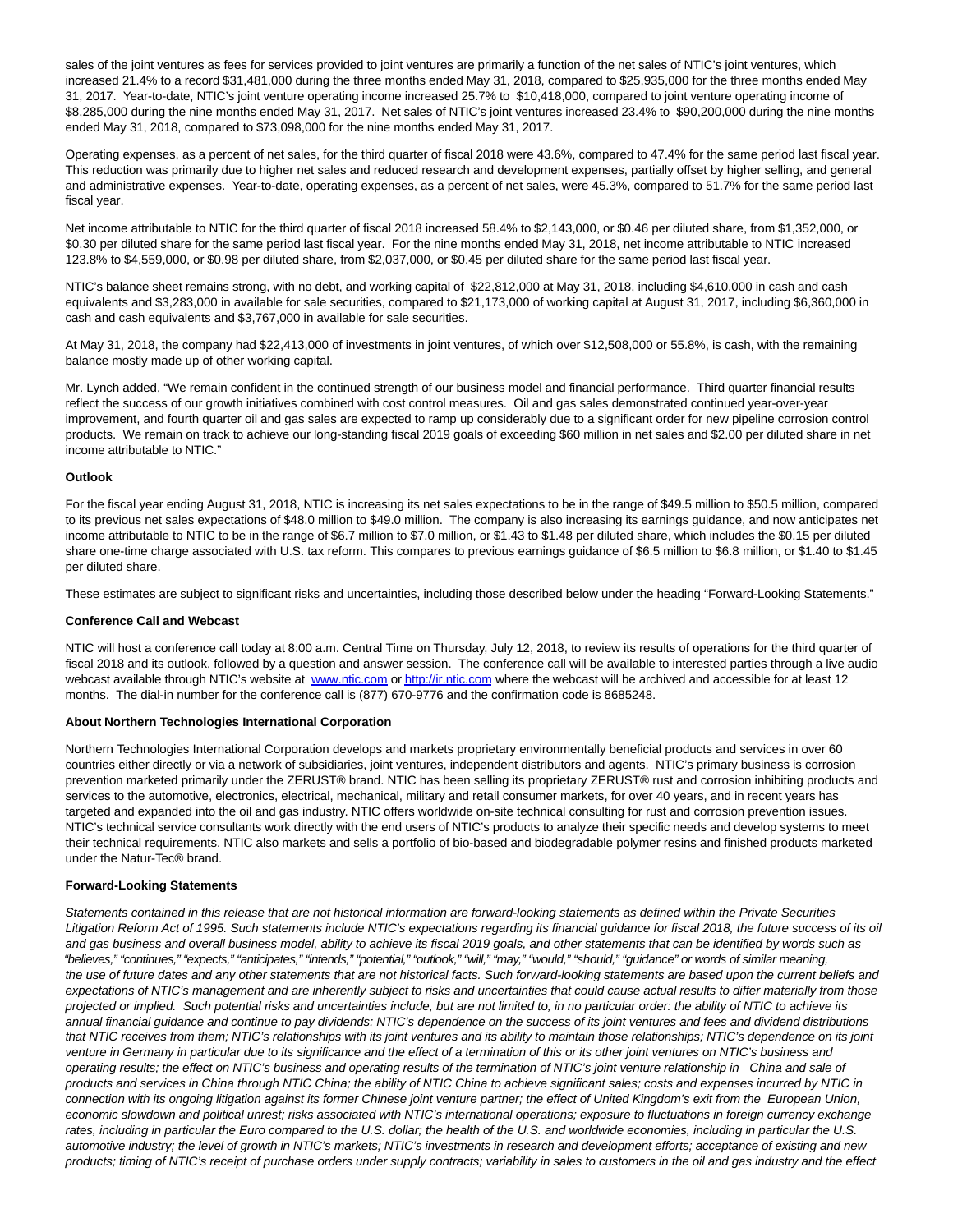on NTIC's quarterly financial results; increased competition; the costs and effects of complying with changes in tax, fiscal, government and other regulatory policies, including the new tax reform law, and rules relating to environmental, health and safety matters; pending and potential litigation; and NTIC's reliance on its intellectual property rights and the absence of infringement of the intellectual property rights of others. More detailed information on these and additional factors which could affect NTIC's operating and financial results is described in NTIC's filings with the Securities and Exchange Commission, including its most recent annual report on Form 10-K for the fiscal year ended August 31, 2017 filed by NTIC with the SEC on November 21, 2017 and its most recent quarterly report on Form 10-Q for the quarter ended February 28, 2018 filed by NTIC with the SEC on April 16, 2018. NTIC urges all interested parties to read these reports to gain a better understanding of the many business and other risks that the company faces. Additionally, NTIC undertakes no obligation to publicly release the results of any revisions to these forward-looking statements, which may be made to reflect events or circumstances occurring after the date hereof or to reflect the occurrence of unanticipated events.

## **NORTHERN TECHNOLOGIES INTERNATIONAL CORPORATION AND SUBSIDIARIES CONSOLIDATED STATEMENTS OF OPERATIONS (UNAUDITED) FOR THE THREE AND NINE MONTHS ENDED MAY 31, 2018 AND 2017**

|                                                                 | <b>Three Months Ended</b> |                       | <b>Nine Months Ended</b> |                        |  |
|-----------------------------------------------------------------|---------------------------|-----------------------|--------------------------|------------------------|--|
|                                                                 | May 31, 2018              | May 31, 2017          | May 31, 2018             | May 31, 2017           |  |
| <b>NET SALES:</b>                                               |                           |                       |                          |                        |  |
| Net sales, excluding joint ventures                             | \$12,044,513              | \$9,360,883           | \$ 34,479,773            | \$ 26,552,434          |  |
| Net sales, to joint ventures                                    | 879,324                   | 862,136               | 2,201,077                | 2,115,511              |  |
| Total net sales                                                 | 12,923,837                | 10,223,019            | 36,680,850               | 28,667,945             |  |
| Cost of goods sold                                              | 8,592,366                 | 6,774,001             | 24,493,672               | 19,256,953             |  |
| Gross profit                                                    | 4,331,471                 | 3,449,018             | 12,187,178               | 9,410,992              |  |
| JOINT VENTURE OPERATIONS:                                       |                           |                       |                          |                        |  |
| Equity in income of joint ventures                              | 2,246,066                 | 1,686,016             | 5,793,391                | 4,343,159              |  |
| Fees for services provided to joint ventures                    | 1,508,500                 | 1,442,048             | 4,624,532                | 3,941,667              |  |
| Total joint venture operations                                  | 3,754,566                 | 3,128,064             | 10,417,923               | 8,284,826              |  |
| <b>OPERATING EXPENSES:</b>                                      |                           |                       |                          |                        |  |
| Selling expenses                                                | 2,784,694                 | 2,430,824             | 8,028,279                | 6,716,390              |  |
| General and administrative expenses                             | 1,987,785                 | 1,682,669             | 6,012,746                | 5,996,977              |  |
| Research and development expenses                               | 860,347                   | 733,651               | 2,581,824                | 2,118,210              |  |
| Total operating expenses                                        | 5,632,826                 | 4,847,144             | 16,622,849               | 14,831,577             |  |
| <b>OPERATING INCOME</b>                                         | 2,453,211                 | 1,729,938             | 5,982,252                | 2,864,241              |  |
| <b>INTEREST INCOME</b>                                          | 35,630                    | 10,996                | 84,569                   | 19,075                 |  |
| <b>INTEREST EXPENSE</b>                                         | (3, 139)                  | (7, 409)<br>$\lambda$ | (14,007)                 | (15, 502)<br>$\lambda$ |  |
| INCOME BEFORE INCOME TAX EXPENSE                                | 2,485,702                 | 1,733,525             | 6,052,814                | 2,867,814              |  |
| <b>INCOME TAX EXPENSE</b>                                       | 181,683                   | 237,801               | 1,128,583                | 480,423                |  |
| <b>NET INCOME</b>                                               | 2,304,019                 | 1,495,724             | 4,924,231                | 2,387,391              |  |
| NET INCOME ATTRIBUTABLE TO NON-<br><b>CONTROLLING INTERESTS</b> | 161,267                   | 143,308               | 365,006                  | 350,370                |  |
| NET INCOME ATTRIBUTABLE TO NTIC                                 | \$<br>2,142,752           | 1,352,416<br>S        | \$4,559,225              | \$ 2,037,021           |  |
| NET INCOME ATTRIBUTABLE TO NTIC PER COMMON SHARE:               |                           |                       |                          |                        |  |
| Basic                                                           | \$<br>0.47                | \$<br>0.30            | \$1.00                   | \$0.45                 |  |
| Diluted                                                         | \$<br>0.46                | \$<br>0.30            | \$<br>0.98               | \$0.45                 |  |
| <b>WEIGHTED AVERAGE COMMON SHARES</b>                           |                           |                       |                          |                        |  |
| ASSUMED OUTSTANDING:                                            |                           |                       |                          |                        |  |
| Basic                                                           | 4,539,353                 | 4,526,771             | 4,538,838                | 4,528,523              |  |
| <b>Diluted</b>                                                  | 4,707,032                 | 4,591,527             | 4,663,847                | 4,571,395              |  |
| CASH DIVIDENDS DECLARED PER COMMON SHARE                        | \$0.10                    | \$0.00                | \$0.30                   | \$0.00                 |  |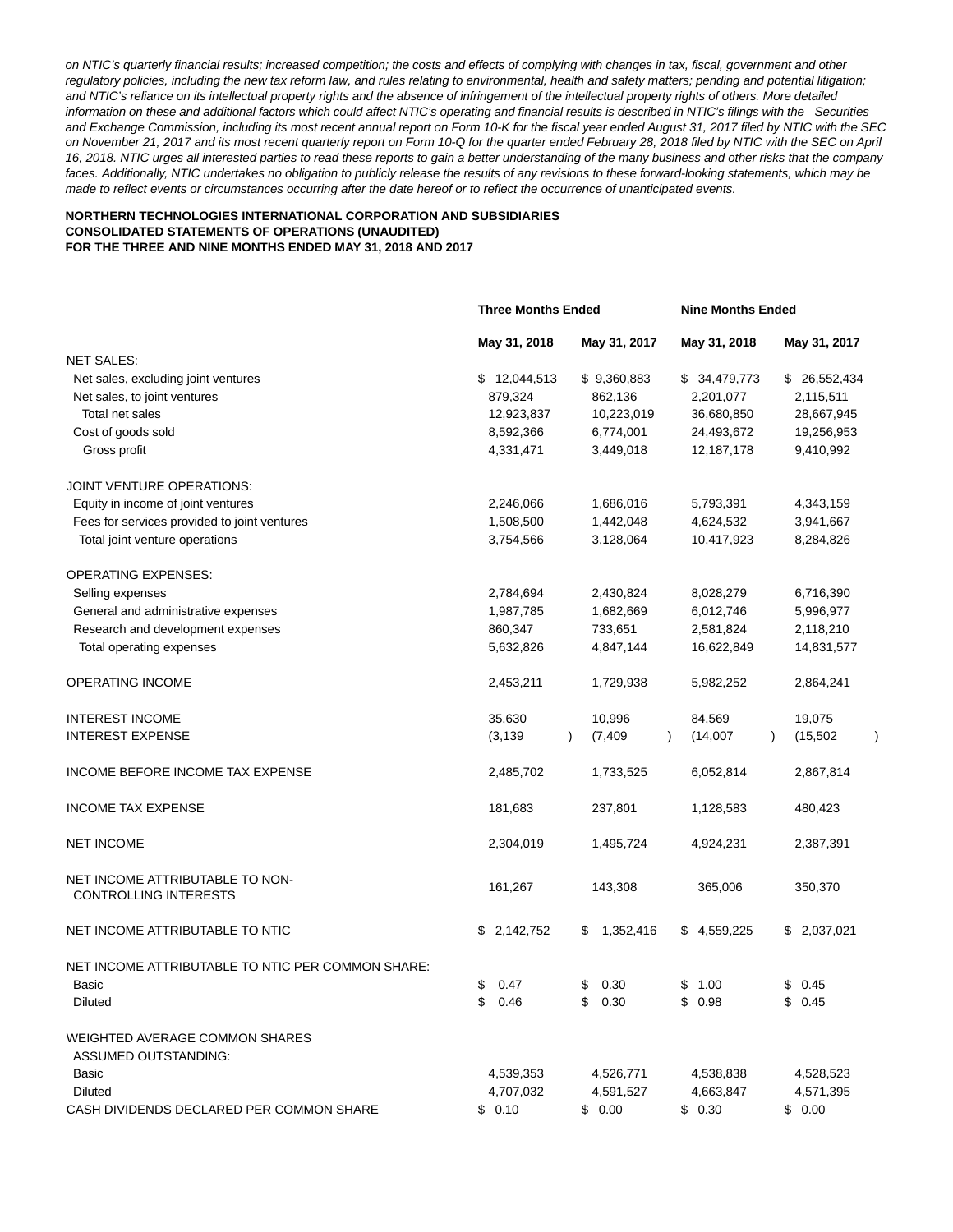### **NORTHERN TECHNOLOGIES INTERNATIONAL CORPORATION AND SUBSIDIARIES CONSOLIDATED BALANCE SHEETS AS OF MAY 31, 2018 (UNAUDITED) AND AUGUST 31, 2017 (AUDITED)**

|                                                                                                                                        | May 31, 2018 | August 31,<br>2017 |
|----------------------------------------------------------------------------------------------------------------------------------------|--------------|--------------------|
| <b>ASSETS</b>                                                                                                                          |              |                    |
| <b>CURRENT ASSETS:</b>                                                                                                                 |              |                    |
| Cash and cash equivalents                                                                                                              | \$4,610,325  | \$6,360,201        |
| Available for sale securities                                                                                                          | 3,282,915    | 3,766,984          |
| Receivables:                                                                                                                           |              |                    |
| Trade excluding joint ventures, less allowance for doubtful accounts of                                                                |              |                    |
| \$50,000 at May 31, 2018 and \$40,000 at August 31, 2017                                                                               | 8,692,708    | 5,912,631          |
| Trade joint ventures                                                                                                                   | 597,805      | 691,752            |
| Fees for services provided to joint ventures                                                                                           | 1,352,249    | 1,302,944          |
| Income taxes                                                                                                                           | 369,136      | 137,256            |
| Inventories                                                                                                                            | 9,174,743    | 7,456,552          |
| Prepaid expenses                                                                                                                       | 1,081,190    | 439,298            |
| Total current assets                                                                                                                   | 29,161,071   | 26,067,618         |
|                                                                                                                                        |              |                    |
| PROPERTY AND EQUIPMENT, NET                                                                                                            | 7,233,307    | 7,359,662          |
| OTHER ASSETS:                                                                                                                          |              |                    |
| Investments in joint ventures                                                                                                          | 22,412,792   | 20,035,074         |
| Deferred income taxes                                                                                                                  | 1,056,565    | 1,756,565          |
| Patents and trademarks, net                                                                                                            | 1,196,222    | 1,322,089          |
| Other                                                                                                                                  | 153,846      | 71,685             |
| Total other assets                                                                                                                     | 24,819,425   | 23, 185, 413       |
| <b>Total assets</b>                                                                                                                    | \$61,213,803 | \$56,612,693       |
| <b>LIABILITIES AND EQUITY</b>                                                                                                          |              |                    |
| <b>CURRENT LIABILITIES:</b>                                                                                                            |              |                    |
|                                                                                                                                        | \$3,316,169  |                    |
| Accounts payable                                                                                                                       |              | \$ 2,676,610       |
| Income taxes payable                                                                                                                   | 112,686      |                    |
| Accrued liabilities:                                                                                                                   |              |                    |
| Payroll and related benefits                                                                                                           | 1,804,451    | 1,540,386          |
| Other                                                                                                                                  | 1,115,595    | 677,621            |
| <b>Total current liabilities</b>                                                                                                       | 6,348,901    | 4,894,617          |
| <b>COMMITMENTS AND CONTINGENCIES</b>                                                                                                   |              |                    |
| EQUITY:                                                                                                                                |              |                    |
| Preferred stock, no par value; authorized 10,000 shares; none issued and<br>outstanding                                                |              |                    |
| Common stock, \$0.02 par value per share; authorized 15,000,000                                                                        |              |                    |
| Shares as of May 31, 2018 and 10,000,000 shares as of August 31, 2017; issued and outstanding 4,541,303 and<br>4,535,018, respectively | 90,826       | 90,700             |
| Additional paid-in capital                                                                                                             | 14,516,510   | 14,163,509         |
| Retained earnings                                                                                                                      | 40,275,326   | 37,077,483         |
| Accumulated other comprehensive loss                                                                                                   | (3,058,672)  | (2,471,064)        |
| Stockholders' equity                                                                                                                   | 51,823,990   | 48,860,628         |
| Non-controlling interest                                                                                                               | 3,040,912    | 2,857,448          |
|                                                                                                                                        |              |                    |
| Total equity                                                                                                                           | 54,864,902   | 51,718,076         |
| Total liabilities and equity                                                                                                           | \$61,213,803 | \$56,612,693       |